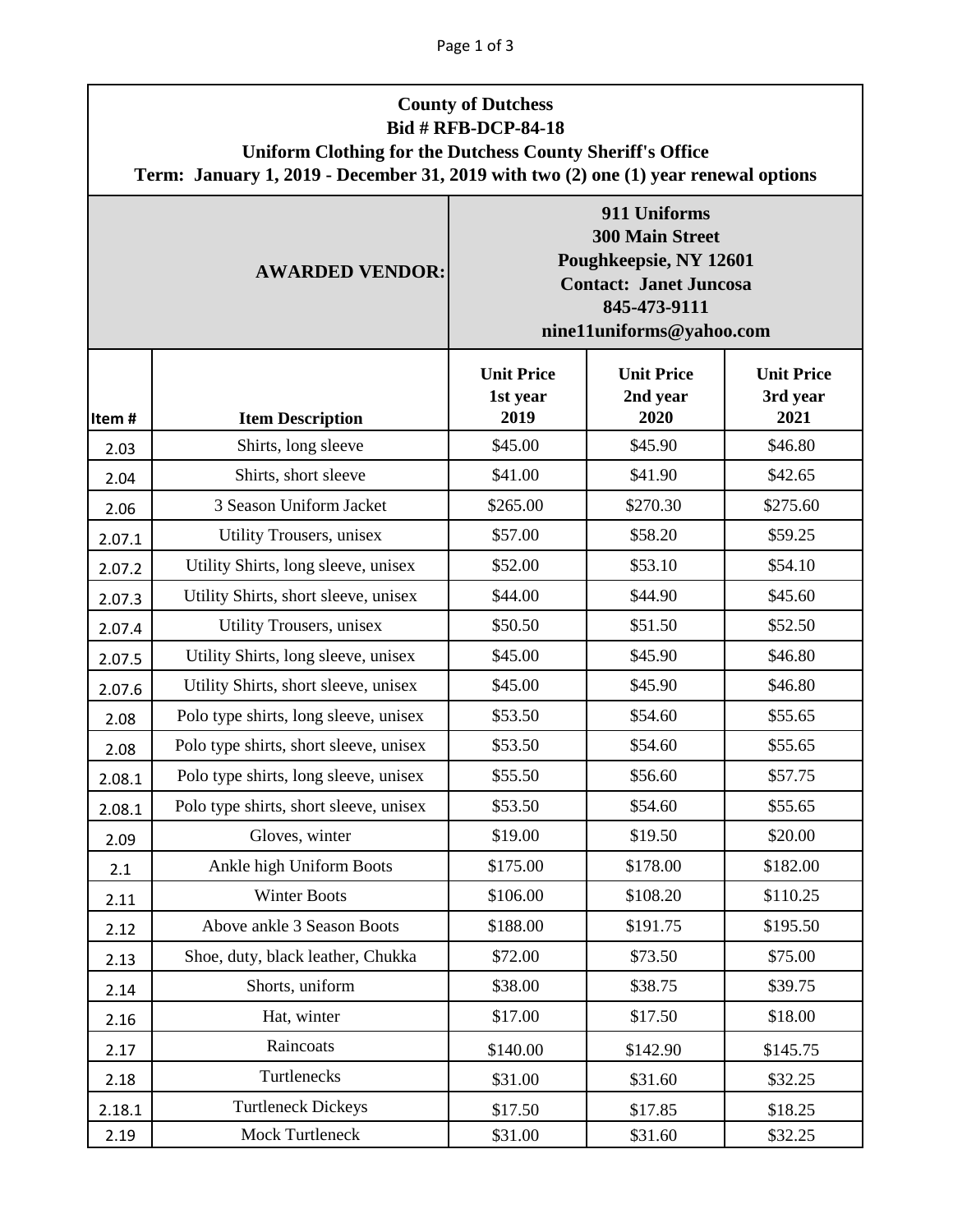| <b>AWARDED VENDOR:</b> |                                     | 911 Uniforms<br><b>300 Main Street</b><br>Poughkeepsie, NY 12601<br><b>Contact: Janet Juncosa</b><br>845-473-9111<br>nine11uniforms@yahoo.com |                                       |                                       |
|------------------------|-------------------------------------|-----------------------------------------------------------------------------------------------------------------------------------------------|---------------------------------------|---------------------------------------|
| Item#                  | <b>Item Description</b>             | <b>Unit Price</b><br>1st year<br>2019                                                                                                         | <b>Unit Price</b><br>2nd year<br>2020 | <b>Unit Price</b><br>3rd year<br>2021 |
| 2.19.1                 | Mock neck Dickey                    | \$17.50                                                                                                                                       | \$17.85                               | \$18.25                               |
| 2.2                    | <b>Lightweight Response Jackets</b> | \$60.00                                                                                                                                       | \$61.20                               | \$62.40                               |
| 2.21                   | Zip front safety vests              | \$55.00                                                                                                                                       | \$56.15                               | \$57.20                               |
| 2.22.a                 | Holster                             | \$94.00                                                                                                                                       | \$95.40                               | \$97.80                               |
| 2.22.b                 | Keepers Leather                     | \$4.00                                                                                                                                        | \$4.10                                | \$4.20                                |
| 2.22.c                 | <b>Handcuff Case Leather</b>        | \$14.00                                                                                                                                       | \$14.30                               | \$14.60                               |
| 2.22.d                 | OC Spray Case Leather               | \$14.00                                                                                                                                       | \$14.30                               | \$14.60                               |
| 2.22.e                 | Magazine Case Leather               | \$22.25                                                                                                                                       | \$22.70                               | \$23.20                               |
| 2.22.f                 | Flashlight Holder Leather           | \$15.50                                                                                                                                       | \$15.90                               | \$16.20                               |
| 2.22.g                 | Asp and Holder Leather              | \$93.00                                                                                                                                       | \$94.90                               | \$96.75                               |
| 2.22.h                 | Pant Belt Leather                   | \$17.75                                                                                                                                       | \$18.10                               | \$18.50                               |
| 2.22.i                 | <b>Gun Belt Leather</b>             | \$45.00                                                                                                                                       | \$46.00                               | \$46.80                               |
| 2.22.j                 | Pant Belt Nylon                     | \$12.00                                                                                                                                       | \$12.25                               | \$12.50                               |
| 2.22.k                 | Gun Belt Nylon                      | \$45.00                                                                                                                                       | \$46.00                               | \$47.00                               |
| 2.22.1                 | Keepers Nylon                       | \$3.00                                                                                                                                        | \$3.10                                | \$3.20                                |
| 2.22.m                 | Handcuff Case Nylon                 | \$14.00                                                                                                                                       | \$14.30                               | \$14.60                               |
| 2.22.n                 | OC Spray Case Nylon                 | \$12.00                                                                                                                                       | \$12.25                               | \$12.50                               |
| 2.22.0                 | Magazine Case Nylon                 | \$16.50                                                                                                                                       | \$16.90                               | \$17.20                               |
| 2.22.p                 | Flashlight Holder Nylon             | \$6.00                                                                                                                                        | \$6.20                                | \$6.25                                |
| 2.22.q                 | Asp and Holder Nylon                | \$93.00                                                                                                                                       | \$94.90                               | \$96.75                               |
| 2.23                   | <b>Tactical Pants</b>               | \$34.00                                                                                                                                       | \$34.70                               | \$35.40                               |
| 2.23.1                 | <b>Tactical Response Pants</b>      | \$36.00                                                                                                                                       | \$36.75                               | \$37.50                               |
| 2.23.2                 | <b>Tactical Response Shirt</b>      | \$36.00                                                                                                                                       | \$36.75                               | \$37.50                               |